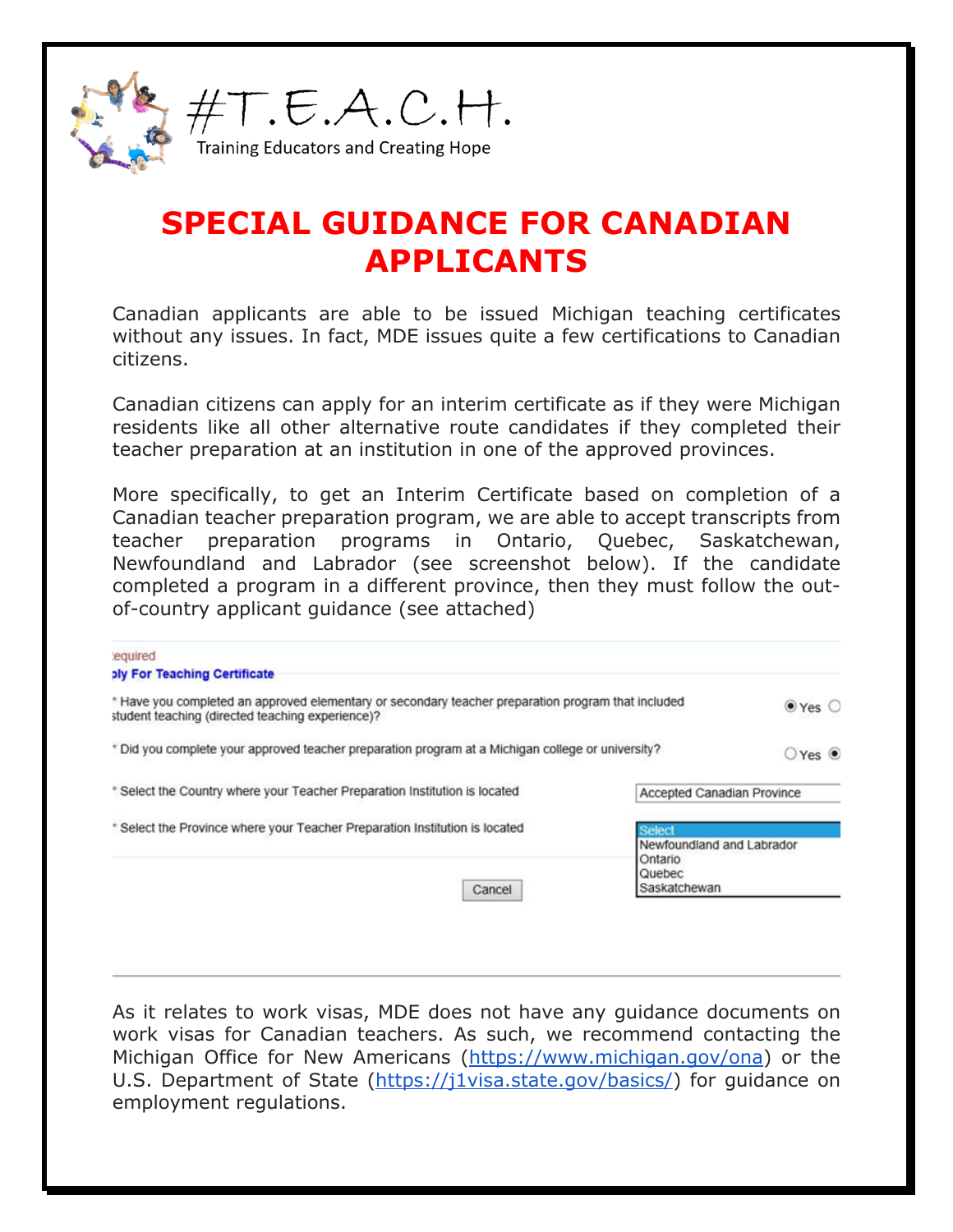

## Application Guide for Teachers from Outside the United States

If you are a teacher from another country who has completed a teacher preparation program including student teaching outside the United States (U.S.) you may use that program to apply for a Michigan teaching certificate. You do not need to be a U.S. citizen or a Michigan resident to qualify for Michigan teacher certification.

To apply for a Michigan teaching certificate you must use the [Michigan Online](http://www.michigan.gov/moecs)  [Educator Certification System](http://www.michigan.gov/moecs) (MOECS). On the MOECS homepage under the heading "Educator Applicants" you will find instructions on how to create a login and password to gain initial [access MOECS.](http://www.michigan.gov/documents/mde/Initial_MOECS_Instructions_515886_7.pdf)

If you do not have a U.S. social security number, you will need an identification number to apply. An identification number can be obtained by calling this office at 517-373-3310.

Michigan issues several [types of certificates.](http://www.michigan.gov/documents/mde/Certificate_Types_534634_7.PDF) You will be applying for either the Standard Teaching Certificate or the Professional Teaching Certificate, an advanced level certificate. For similar guidance on obtaining certification in Michigan can be found in the [out-of-state applicant guide.](http://www.michigan.gov/documents/mde/Out_Of_State_Applicants_534635_7.pdf) MOECS will determine which certificate you are applying for based on your answers to the application questions.

Once you have submitted your application, MOECS will send you an email that explains how to pay the \$210.00 application evaluation fee online using a debit or credit card. MOECS will also tell you how to print an application cover letter. The MOECS generated cover letter will have a checklist of the documents you will need to provide and [instructions](http://www.michigan.gov/documents/mde/Criteria_for_Accurate_Teacher_Application_Documentation_Eblast_Attachment_2014-8-12_465610_7.pdf) on how to mail the documents to this office.

As a teacher prepared in another country, one of the documents you will have to provide is an original course-by-course evaluation report from a recognized evaluation service (unless you completed a teacher preparation program in Canada and hold a teaching certificate from Ontario, Newfoundland, Quebec or Saskatchewan). The course-by-course evaluation report converts your course work and degree(s) into U.S. standards.

We accept transcripts from three international credential evaluation services. We are not accepting application for additional service providers at this time. Our requirement for all these service providers are as follows: